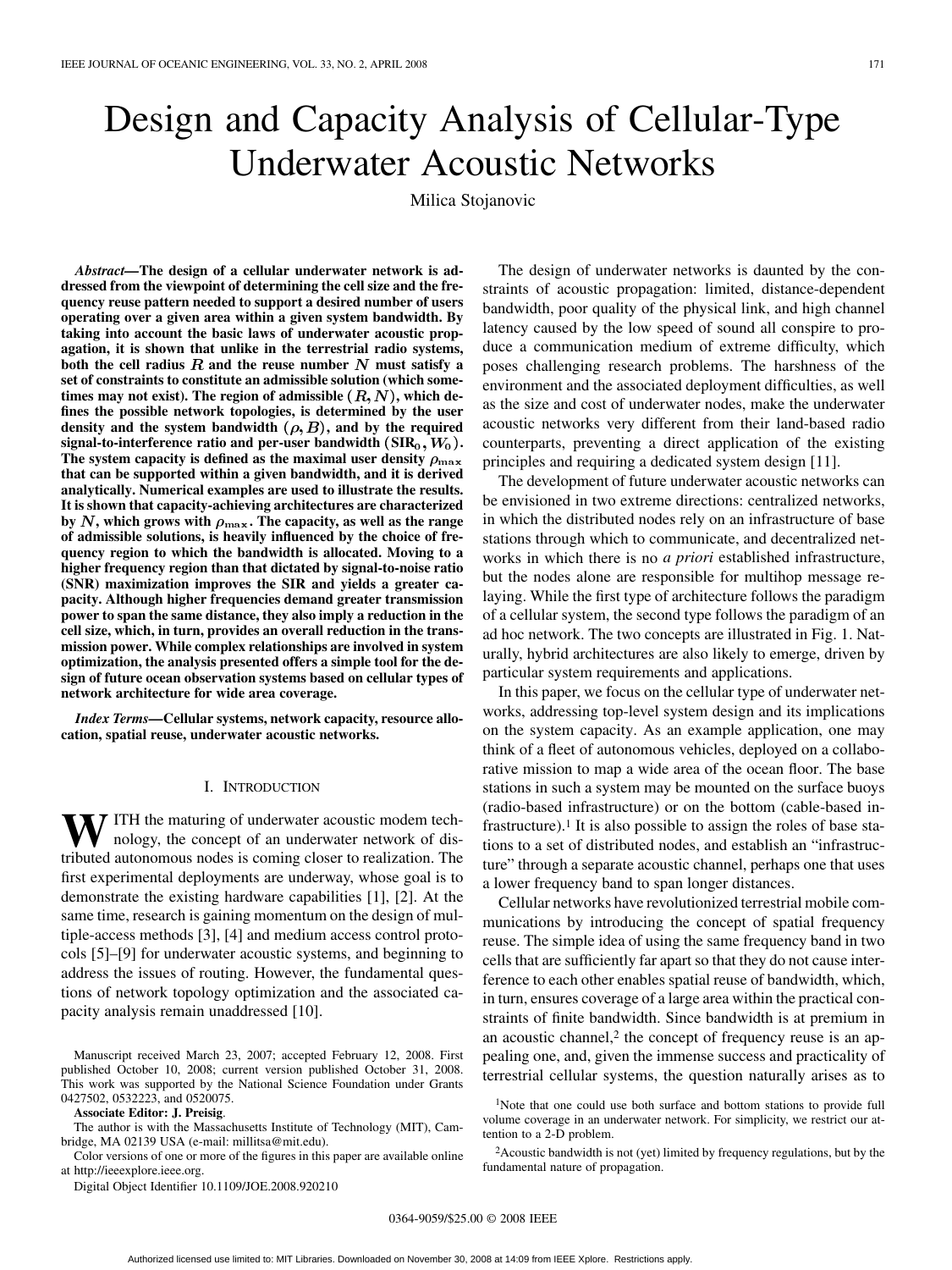

Fig. 1. Two possible types of future underwater networks: a cellular architecture is based on a separate infrastructure that links the central stations, while an ad hoc architecture is not. These types represent two extreme ends, between which many combinations are possible. For example, nodes in an ad hoc system may form clusters for better utilization of system resources (power and bandwidth) with the role of base station assigned to a cluster head [4].

how does the cellular concept apply to an underwater acoustic environment.

The first task in the design of a cellular network is the selection of network topology, i.e., determination of the cell size (radius) and the reuse pattern. In other words, the practical questions that one wants to answer are the following: For a given distribution of users and the desired information throughput, what should be the coverage area of one base station? What should be the distance to another base station operating in the same frequency band? According to what pattern should the frequency bands be reused?

In a terrestrial radio environment, this problem has a very simple solution that leads to the well-known reuse pattern of 7, and selection of the smallest practical cell radius [12]. In an underwater acoustic environment, however, the solution is complicated by the fact that the path loss does not consist only of the spreading loss (which grows with distance as  $d^k$ , where k is usually a number between 1 and 2), but the absorption loss as well [which grows with distance as  $a^d(f)$ , and depends on the frequency through the factor  $a(f)$ ]. Because of this fundamental difference, simple principles of cellular radio system design do not apply to an underwater acoustic environment. Instead, complex relationships between the system parameters exist, which lead to a set of constrained solutions, and, sometimes, to a situation in which it is not possible to use the cellular concept at all.

The ultimate question that one wants to answer is that of the system capacity: What is the maximal number of users that can be supported over a certain area of coverage within a given bandwidth? Currently, no analytical results exist that can be used even as rough guidelines to estimate this number.

In this paper, we address the questions raised previously. In Section II, the problem of underwater cellular system design is formulated, and the admissible solutions are outlined. Capacity analysis is presented in Section III, along with numerical illustrations and discussion of results. Section IV is devoted to the issues of power and bandwidth allocation. Finally, conclusions are summarized in Section V.

## II. SYSTEM DESIGN

We consider a system layout that follows the basic cellular concept of spatial frequency reuse that comes with time-division multiple access (TDMA) or frequency-division multiple access (FDMA) [12]. This concept is illustrated in Fig. 2.

Specifically, we address the following scenario: given a density of users  $\rho$  (in users per squared kilometer) and a total system bandwidth  $B$  (in hertz), we want to find the cell radius  $R$  (in meters) and the frequency reuse number  $N$ , such that the number of users per hertz of occupied bandwidth is maximized, subject to the fact that the following conditions are met.

- 1) The cochannel signal-to-interference ratio (SIR) remains greater than a predetermined level  $\text{SIR} \geq \text{SIR}_0$ .
- 2) The bandwidth (throughput) per user remains greater than a prespecified value  $W \geq W_0$ .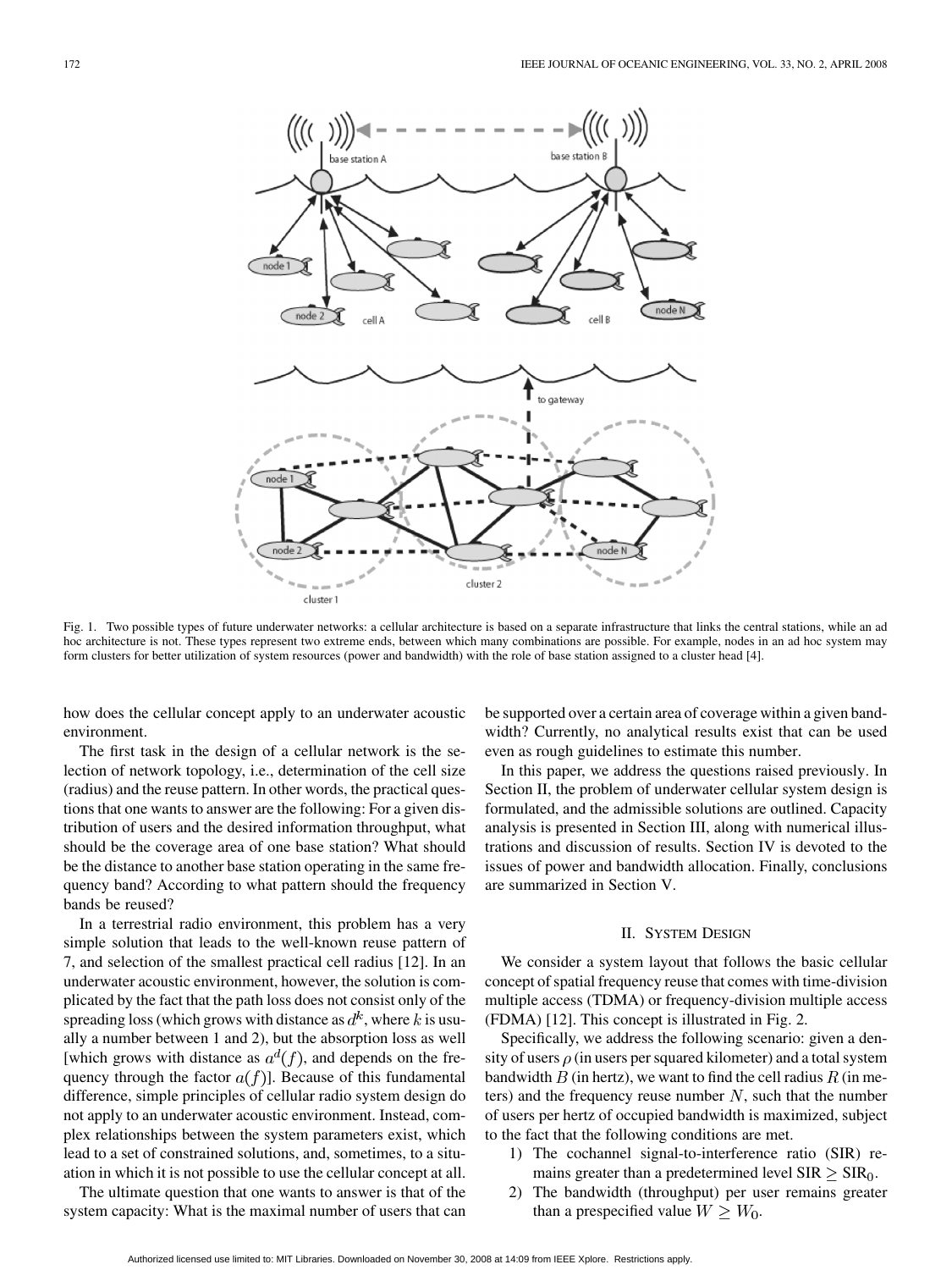

Fig. 2. Total bandwidth  $B$  is divided among  $N$  adjacent cells (seven in this example), which form a cluster. The clusters are then replicated over an arbitrary area. The cells marked by the same number operate in the same frequency band, but they are far apart from each other. The cell radius is  $R$ , and the distance between two cochannel cells (the frequency reuse distance) is D.

## *A. Signal-to-Interference Ratio*

We start by evaluating the cochannel SIR, taking into account the acoustic propagation loss. Assuming a hexagonal cell geometry, as illustrated in Fig. 2, the cochannel interference has as its dominant component the signals coming from the nearest six cochannel cells. The least favorable conditions occur at the cell edge, where the SIR is approximately defined by the ratio of powers

$$
SIR = \frac{P(R)}{6P(D)}.\t(1)
$$

Here,  $R$  is the distance traveled by the desired signal and  $D$  is the distance traveled by the interfering signal. In a 2-D system with hexagonal cells, the two distances are related by  $D = QR$ , where  $Q = \sqrt{3N}$  is the reuse factor. The reuse number N cannot be chosen arbitrarily; instead, it is given in a form  $N =$  $i^2 + ij + j^2$ , where i and j are nonnegative integers [12]. This choice makes it possible to replicate the clusters (the patterns of  $N$  hexagons) across an arbitrary area in a uniform manner, i.e., to perform tessellation.

In a radio system, the signal power attenuates with distance as  $P(d) \sim 1/d^k$ , where k is usually a number greater than 2 (the value for free line-of-sight propagation). The SIR is thus rendered independent of the cell radius  $SIR = Q^{k}/6$  and the reuse number  $N$  is easily determined from it. Its typical value in cellular radio systems is  $N = 7$ , which ensures SIR greater than 17 dB for the two-ray ground reflection model with path loss exponent  $k = 4$ .

In an acoustic channel, the simple path loss model does not hold. The acoustic path loss, experienced by a signal of frequency  $f$  traveling over a distance  $d$ , is given by

$$
A(d, f) = A_0 d^k a^d(f)
$$
 (2)



Fig. 3. Absorption coefficient  $a(f)$  is given in decibels per kilometer as  $10 \log a(f)=0.11f^2/(1+f^2)+44f^2/(4100+f)+2.75\cdot 10^{-4}f^2 +0.003,$ where  $f$  is the signal frequency in kilohertz. This empirical formula is valid for frequencies greater than a few hundred hertz.

where  $A_0$  is a normalizing constant, k is the spreading factor (the values 1 and 2 correspond to cylindrical and spherical spreading, respectively), and  $a(f)$  is the absorption coefficient. Without the loss of generality, we will assume in the later numerical examples a practical spreading factor  $k = 1.5$  and absorption according to Thorp [13], which is reproduced in Fig. 3.

The signal power at a distance  $d$  from the transmitter is now evaluated as

$$
P(d) = \int_{f_n}^{f_n + B_0} S(f)A^{-1}(d, f)df
$$
 (3)

where  $S(f) = P_T/B_0$  is the power spectral density of the transmitted signal, which we assume to be flat (and as such not relevant for the SIR), and the integration is carried over the frequency band occupied by the signal, starting at some  $f_n$  and extending over a bandwidth  $B_0$ .

The signal bandwidth  $B_0$  depends on the multiple-access technique used. If TDMA is used, it equals the bandwidth allocated to one cell,  $B_0 = B/N$ . If FDMA is used, it equals the width of a frequency channel allocated to one of  $U$  users sharing a cell,  $B_0 = (B/N)/U$ . In what follows, we will assume a TDMA system, keeping in mind that the analysis can easily be modified to accommodate FDMA, and, hence, there is no loss of generality.

The frequency  $f_n$  differs among the N cells, and, due to the frequency dependence of the acoustic path loss, different cells experience different attenuation. In particular, higher bands experience greater attenuation. However, this is true both for the desired signal and for the interfering signals, with the overall effect that the SIR improves with an increase in frequency. Hence,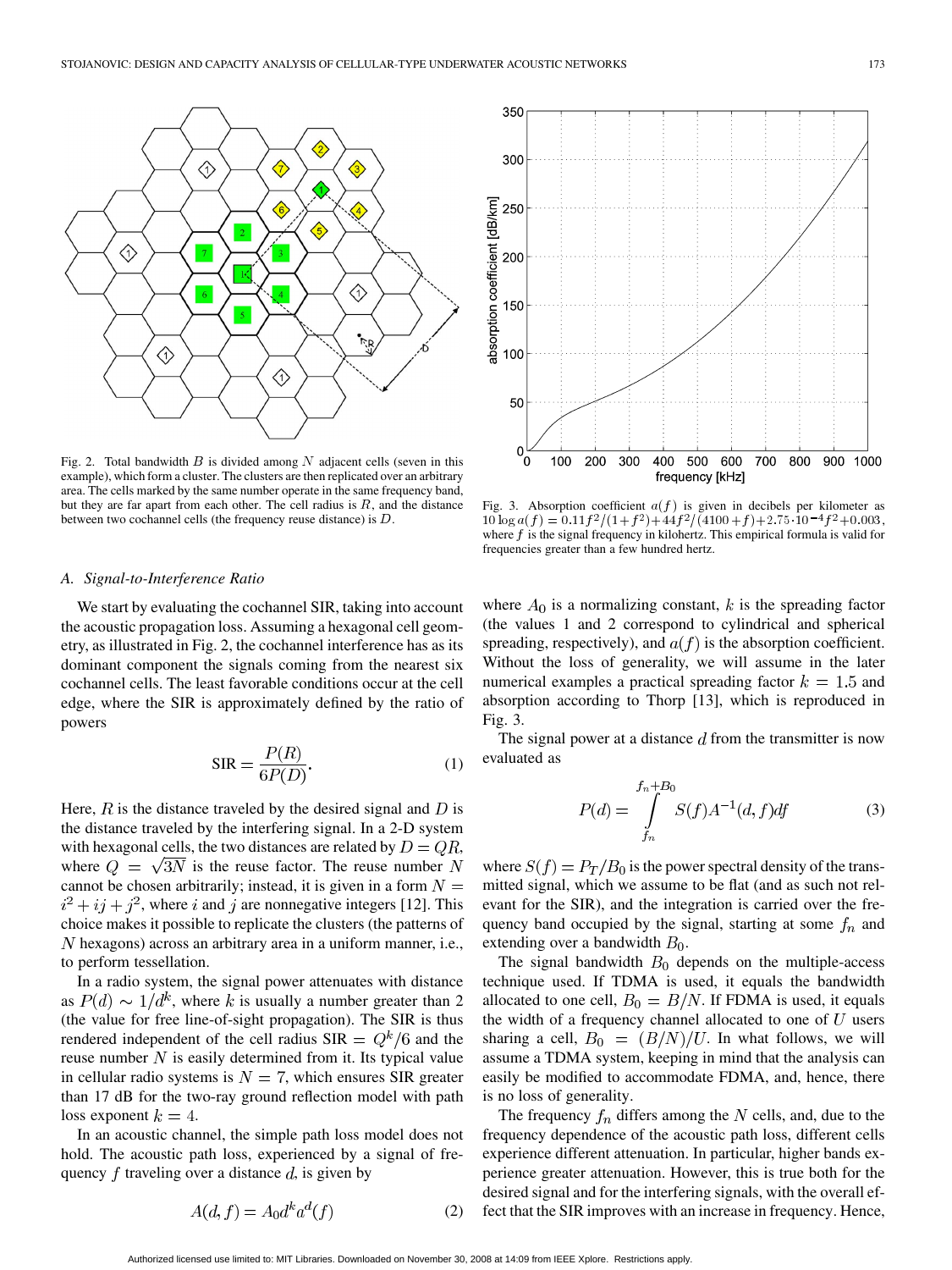

Fig. 4.  $I(x)$  as defined in (5) and its approximation (6).

to ensure that the worst case conditions are met, the system design should be carried out for the lowest frequency band, which is the one at the band edge  $f_1 = f_{\text{min}}$ . By extension, the design of an FDMA system should be carried out for the lowest frequency channel of the lowest frequency band.

Using the acoustic path loss to determine the received powers, the SIR condition can be expressed in terms of the cell radius  $R$ and the reuse factor  $Q$  as

$$
SIR = \frac{1}{6}Q^k \frac{I(R)}{I(QR)} \geq SIR_0
$$
 (4)

where

$$
I(x) = \int_{f_{\min}}^{f_{\min} + B_0} a^{-x}(f) df.
$$
 (5)

Hence, the SIR in an acoustic system depends both on the reuse number *and* the cell radius through the terms  $I(R)$  and  $I(QR)$ . An explicit dependence of the SIR on  $N$  and  $R$  could be obtained if one were to approximate the attenuation as frequency independent,  $a(f) \approx a(f_{\min}) = a_0$ . Then, we would have

$$
I(x) \approx a_0^{-x} B_0 \tag{6}
$$

and

$$
\text{SIR} \approx \frac{1}{6} Q^k a_0^{(Q-1)R}.\tag{7}
$$

At this point, we may note the difference between an acoustic and a radio system: the latter can be viewed as a special case with  $a_0 = 1$ , yielding an SIR that is independent of the cell radius. Moreover, the approximation is acceptable only for  $B_0 \ll f_{\rm min}$ , which is rarely the case in an acoustic system. Fig. 4 shows the function  $I(x)$  and its approximation (6) for an arbitrary selection of the system parameters:  $f_{\text{min}} = 10$  kHz and  $B_0 = 7$  kHz (the latter would correspond to a total bandwidth  $B$  of about 50 kHz and  $N = 7$  in a TDMA system).



Fig. 5. SNR, SIR, and SINR versus  $f_{\text{min}}$ . The approximation (7) for the SIR is shown in dash–dot line below the actual SIR. Several transmission power levels are used (ranging from 120 to 150 dB re 1  $\mu$ Pa @ 1 m in steps of 10 dB): changing the transmission power affects the SNR, but not the SIR. Noise power is calculated using ambient noise power spectral density corresponding to moderate shipping activity and no wind, as in [10].

In addition to being dependent on the cell radius and the reuse number, the SIR also depends on the band-edge frequency  $f_{\text{min}}$ , and, to a lesser extent, on the bandwidth  $B_0$ . Fig. 5 illustrates the SIR as a function of  $f_{\text{min}}$ . The SIR increases with frequency because  $a(f) \geq 1 \forall f$ . Using a higher frequency band thus ensures a greater SIR; however, it results in higher attenuation, making the signal more vulnerable to noise. The signal-to-noise ratio (SNR) is also illustrated in the figure, along with the resulting signal-to-noise-plus-interference ratio (SINR). A practical system is normally designed such that the noise is negligible with respect to interference, i.e.,  $SNR \gg SIR$ , or, equivalently, SINR  $\approx$  SIR. Hence, SIR is used as a figure of merit for the system design.

Selection of the optimal  $f_{\text{min}}$  is obviously influenced by many factors, including the physical constraints of the transducers and the power budget. For the moment, we lay these large scale system design issues aside, and focus on the selection of the cell radius and the reuse pattern, assuming that  $f_{\text{min}}$  is set *a priori*. In the numerical examples that follow, we will use  $f_{\text{min}} = 10$  kHz.

### *B. Cell Radius and the Reuse Number*

Fig. 6 shows the SIR as a function of the cell radius for different values of the reuse number. The SIR increases with both  $R$  and  $N$ . Thus, in order for the SIR to be greater than the design value  $\text{SIR}_0$ , the cell radius has to be greater than some minimum, which we express as

$$
R \ge R_0(N). \tag{8}
$$

The minimal cell radius depends on the reuse pattern  $N$ , and also on the required SIR and the system bandwidth. There is no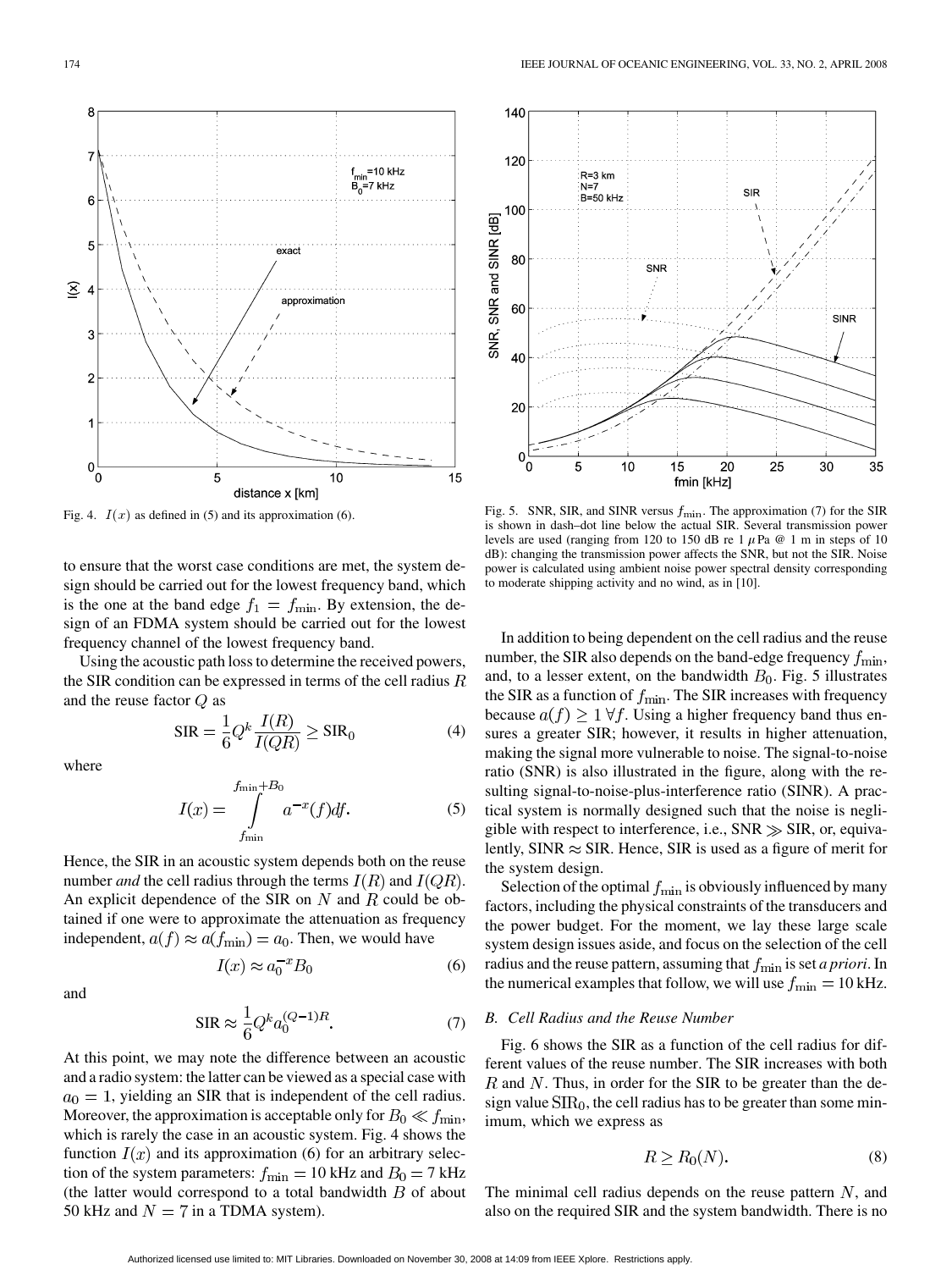

Fig. 6. SIR as a function of the cell radius  $R$  for different values of the reuse number N.



Fig. 7. Region of acceptable values  $(R, N)$  is defined by (14): it is bounded by  $R_0(N)$ ,  $R_1(N)$ , and the straight line which lies at  $1/\sqrt{\alpha \rho}$ . Shown in dashed line are the approximation (9) for  $R_0(N)$ , and  $R_1(N)$  as defined in (12).

closed-form expression for  $R_0(N)$ , unless the approximation (6) is used, which would yield

$$
R_0(N) \approx \frac{10 \log \text{SIR}_0 + 4 - k10 \log Q}{(Q - 1)10 \log a_0}.
$$
 (9)

Again, this approximation should be used only for illustrative purposes, to gain insight into the rate of decay of the minimal radius with N. The exact function  $R_0(N)$  is shown in Fig. 7, which we will discuss shortly.

First, let us analyze the second system constraint, namely, the requirement that the per-user bandwidth be  $W \geq W_0$ . For a given density of users  $\rho$ , the number of users per cell is  $\rho \alpha R^2$ , where  $\alpha = 3\sqrt{3}/2$  for the hexagonal cell geometry ( $\alpha = \pi$ ) if the cells are modeled as circular). The bandwidth allocated to one cell is  $B/N$ , and, hence, the bandwidth per user must satisfy

$$
W = \frac{B/N}{\rho \alpha R^2} \ge W_0.
$$
\n(10)

In order for this condition to hold, the cell radius has to be less than some maximum, which we express as

$$
R \le R_1(N) = \frac{1}{\sqrt{\alpha \rho}} \sqrt{\frac{B}{NW_0}}.
$$
\n(11)

One may also want to specify the number of users per cell as an integer, in which case the condition (10) should be restated to reflect the worst case. From the viewpoint of per-user bandwidth, the worst case occurs when the number of users per cell is the greatest. Given that this number is an integer, condition (10) implies that it can be at most  $|B/NW_0|$ . The corresponding maximal cell radius is

$$
R_1(N) = \frac{1}{\sqrt{\alpha \rho}} \sqrt{\left\lfloor \frac{B}{NW_0} \right\rfloor}.
$$
 (12)

The difference between the two expressions for  $R_1(N)$  is not a fundamental one, and in what follows, we will use the definition (11) without the loss of generality.

Finally, the number of users in a cell should be greater than one, as the cellular concept is otherwise meaningless. This fact yields an additional condition

$$
R \ge \frac{1}{\sqrt{\alpha \rho}}.\tag{13}
$$

Combining the requirements (8), (11), and (13), we find that the cell radius must satisfy

$$
\overline{R}_0(N) = \max\left\{ R_0(N), \frac{1}{\sqrt{\alpha \rho}} \right\} \le R \le R_1(N). \tag{14}
$$

This expression defines the admissible region of  $(R, N)$ . Only those values of  $(R, N)$  that belong to this region constitute a valid design.

Fig. 7 illustrates the admissible region for a system with  $\rho =$ 0.25 users/km<sup>2</sup> (1 user per 2 km  $\times$  2 km),  $B = 50$  kHz, SIR<sub>0</sub> = 15 dB, and  $W_0 = 1$  kHz. This region is bounded by  $R_0(N)$ ,  $R_1(N)$ , and the straight line  $1/\sqrt{\alpha \rho}$ . Markers are placed on the curves to indicate possible values of  $N$  (3, 4, 7, etc.).

We observe that  $R_0(N)$  decays faster than  $R_1(N)$ . The smallest value of N for which  $R_0(N)$  falls below  $R_1(N)$ defines the lowest reuse pattern that can be used. The point at which  $R_1(N)$  falls below  $1/\sqrt{\alpha\rho}$  determines the maximal reuse number. For each admissible value of  $N$ , there is a range of cell radii that can be chosen to design the system. In practice, it is desirable to use a small value of  $N$  because it facilitates the frequency allocation process and minimizes the loss incurred by insertion of the necessary guard bands. In this example,  $N$ can be chosen as low as 3. However, we may want to choose  $N$ somewhat greater than the minimum to ensure a margin for the selection of the cell radius.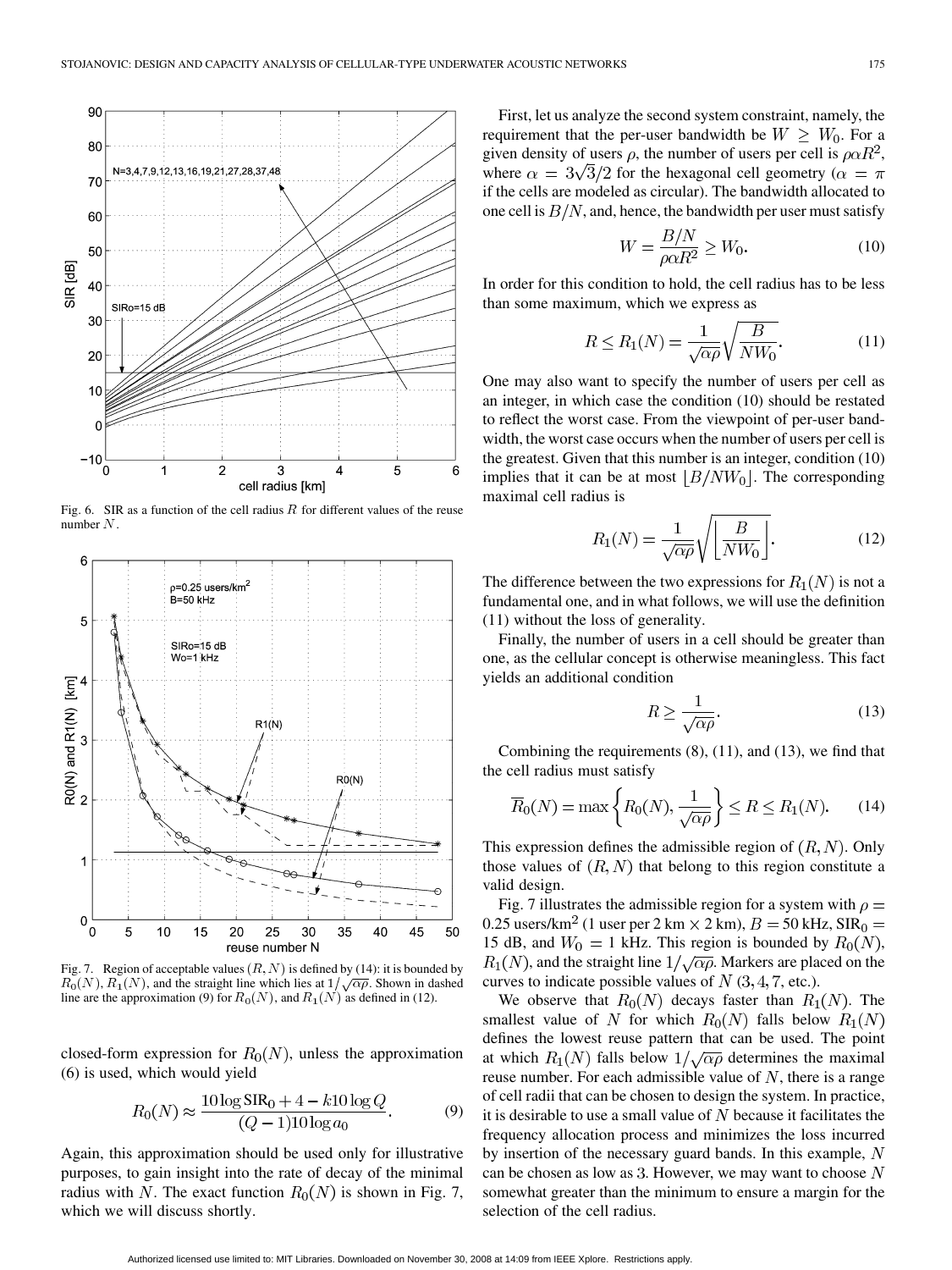# *C. Number of Users and Bandwidth per User*

Once the reuse number is fixed, the cell radius  $R$  can be chosen as any value between the minimum  $\overline{R}_0(N)$  and the maximum  $R_1(N)$ . The selection depends on the system optimization criterion. A natural criterion to consider is maximization of the number of users supported per hertz of occupied bandwidth

$$
C = \frac{\rho \alpha R^2}{B/N}.
$$
 (15)

To maximize this quantity for a given  $N$ , while respecting the constraints  $SIR \geq SIR_0$  and  $W \geq W_0$ , the maximum value of the cell radius should be chosen,  $R = R_1(N)$ . This selection results in the maximum  $C_{\text{max}} = 1/W_0$  and favors SIR over the bandwidth that can be allocated to each user. Whenever the cell radius is chosen greater than  $R_0(N)$ , the SIR will be greater than the design value SIR<sub>0</sub>; when  $R = R_1(N)$ , the SIR will equal some  $SIR_{\text{max}}(N)$ .

Alternatively, it may be desired that the per-user bandwidth  $W$  be maximized. In that case, the smallest cell radius should be chosen,  $R = R_0(N)$ . This selection yields the maximum

$$
W_{\text{max}}(N) = \frac{B/N}{\rho \alpha \overline{R}_0^2(N)}.\tag{16}
$$

The corresponding number of users per hertz of occupied bandwidth is  $C_{\text{min}}(N) = 1/W_{\text{max}}(N)$ .

Hence, depending upon the chosen  $N$ , the actual available bandwidth per user  $W$ , the SIR, the number of users per hertz of occupied bandwidth  $C$ , and the associated number of users per cell  $U = \rho \alpha R^2$  depend on the cell radius and have values that lie between some minima and maxima. Fig. 8 illustrates the bounds on these quantities.

# *D. Sensitivity to System Parameters and Performance Requirements*

In the example considered, there is a large range of admissible  $(R, N)$ . However, a slight change in the system requirements (SIR<sub>0</sub>,  $W_0$ ) and/or system parameters ( $\rho$ , B) may lead to a situation in which the range of solutions narrows, and also to a situation in which there is no solution. These situations are illustrated in Fig. 9.

An increase in the required  $\text{SIR}_0$  causes  $R_0(N)$  to increase, while an increase in the required  $W_0$  causes  $R_1(N)$  to decrease. Hence, increasing the requirements on the system performance  $(SIR<sub>0</sub>, W<sub>0</sub>)$  causes the region of admissible  $(R, N)$  to tighten. This fact is illustrated in Fig. 9(a), which shows the admissible region  $(R, N)$  for the same system parameters  $(\rho, B)$  as before, but stricter requirements,  $\text{SIR}_0 = 17$  dB and  $W_0 = 1.5$  kHz. Note that while  $R_0(N)$  is governed by SIR<sub>0</sub>, and  $R_1(N)$  by  $W_0$ , both radii depend on the bandwidth  $B$ . Fig. 9(b) shows an example when there is no solution that can accommodate the required  $(SIR_0, W_0)$  for the specified  $(\rho, B)$ . In such a situation, it is not possible to employ a cellular system architecture to design the network.

We must also keep in mind that  $R_0(N)$  depends on the bandedge frequency  $f_{\text{min}}$ . Fig. 10 illustrates this dependence. We observe that  $R_0(N)$  is heavily influenced by  $f_{\text{min}}$ . Moving to higher frequencies improves the SIR (recall Fig. 5), which in

turn allows  $R_0(N)$  to be reduced, effectively opening up the range of admissible solutions. For example, if we consider the same system parameters as those of Fig. 7, but increase the user density to  $\rho = 5$  users/km<sup>2</sup> (an increase by a factor of 20 compared to  $\rho = 0.25$  users/km<sup>2</sup>), there is no solution with  $f_{\text{min}} =$ 10 kHz. However, if the operational frequency range is moved to  $f_{\text{min}} = 20$  kHz, the system can be designed with N as low as 7.

## III. CAPACITY ANALYSIS

Our discussion thus far indicates that complex relationships govern the design of a cellular system for the underwater acoustic environment. The fact that the range of admissible network topologies is determined by the desired user density (among other parameters) gives rise to the question of user capacity. We define the capacity of an underwater acoustic cellular network as the maximal user density that can be supported within a given bandwidth.

To assess the user capacity, we turn to the design condition (14). This condition implies that in order for a valid design to exist, the following inequality must hold:

$$
\overline{R}_0(N) \le R_1(N). \tag{17}
$$

Substituting for  $\overline{R}_0(N)$  and  $R_1(N)$ , this condition can be expressed in terms of the user density and the system bandwidth. To do so, we observe that for any given N, there are two possibilities: 1)  $\rho \geq 1/\alpha R_0^2(N)$  or 2)  $\rho < 1/\alpha R_0^2(N)$ . Note that  $R_0(N)$  depends on the bandwidth B, and, hence, the possibilities 1) and 2) correspond to some regions in the  $(\rho, B)$  space.

If 1) is true, then in order for a solution to exist, condition (17) implies that the user density has to be  $\rho \leq (B/W_0)/\alpha NR_0^2(N)$ . Thus, the maximal density for a given N is  $\rho_{\text{max}}(N) = (B/W_0)/\alpha NR_0^2(N)$  in case 1). The maximal density depends on the bandwidth explicitly, and also through  $R_0(N)$ .

If 2) is true, then in order for a solution to exist, the bandwidth has to be  $B \geq NW_0$ . Conversely, if  $B < NW_0$ , there is no solution, i.e.,  $\rho_{\text{max}}(N) = 0$ .

Combining the two cases 1) and 2), we obtain the maximal user density that can be supported for a given  $N$ 

$$
\rho_{\max}(N) = \begin{cases} (B/W_0)/\alpha NR_0^2(N), & B/W_0 \ge N \\ 0, & B/W_0 < N \end{cases}.
$$
 (18)

Fig. 11 shows  $\rho_{\text{max}}(N)$  as a function of N, for several values of the bandwidth  $B$ . The maximal density, conditioned on a fixed reuse number, increases with  $N$  until it reaches a point where  $N$ exceeds  $B/W_0$ , after which it drops to zero. As the bandwidth increases, so does the conditional capacity  $\rho_{\text{max}}(N)$ , as well as the range of reuse numbers that can be employed in a cellular architecture.

We now define the system capacity as the maximum of conditional capacities  $\rho_{\text{max}}(N)$ , taken over the reuse number N

$$
\rho_{\text{max}} = \max_{N} \rho_{\text{max}}(N). \tag{19}
$$

The capacity is a function of the system bandwidth  $B$ , and it also depends on the system requirements  $(SIR_0, W_0)$ , as well as on the band-edge frequency  $f_{\text{min}}$ .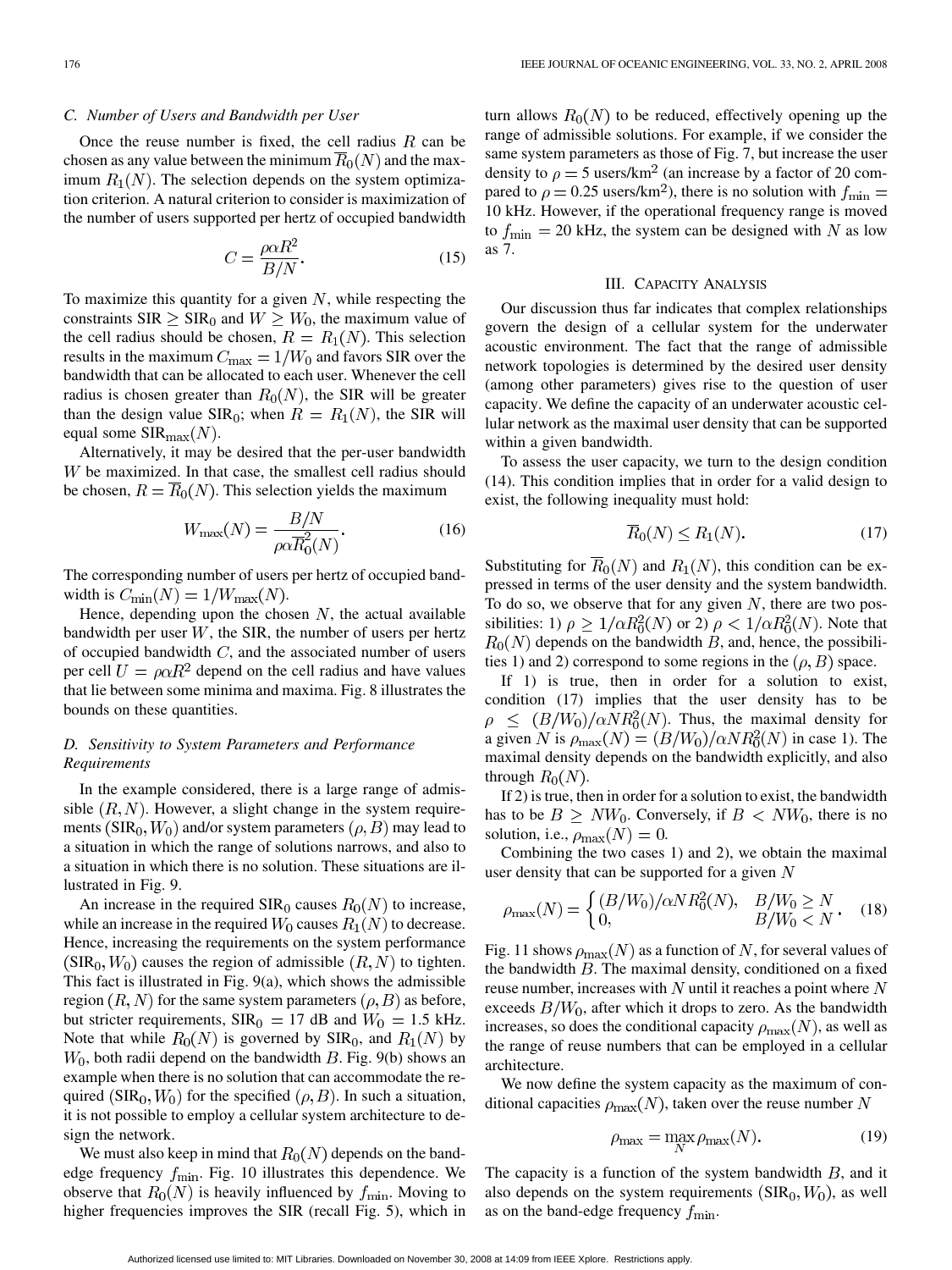

Fig. 8. Bounds on the available bandwidth per user W, number of users per hertz of occupied bandwidth C, SIR, and the number of users per cell U, all as functions of the reuse number N. Depending upon the cell radius, these quantities assume values between the minima and the maxima shown. Curves labeled with circles correspond to the selection of the cell radius as  $R = \overline{R}_0(N)$ , and those labeled with stars correspond to  $R = R_1(N)$ . System parameters are the same as those for Fig. 7:  $\rho = 0.25$  users/km<sup>2</sup>,  $B = 50$  kHz, SIR<sub>0</sub> = 15 dB, and  $W_0 = 1$  kHz.

Fig. 12 illustrates the capacity for the system requirements used in the example of Fig. 7. Shown in dashed line is the set of maximal user densities  $\rho_{\text{max}}(N)$ , for N varying from 3 to 37. The overall system capacity (19) is shown in solid line. Below this curve lies the region of points  $(\rho, B)$  for which a cellular system can be designed.

The capacity increases with bandwidth, following a double trend: a sharp increase occurs at points  $B/W_0 = N$ , which correspond to the valid reuse numbers  $3, 4, 7$ , etc., while between these points, the capacity curve follows the function  $\rho_{\text{max}}(N)$ . For example, between  $B/W_0 = 28$  and 37, the capacity equals  $\rho_{\text{max}}(28)$  (highlighted dashed curve). The number  $N = 28$  is indicated on the capacity curve in this region, where it represents the reuse number needed to achieve the capacity, i.e., to support the associated density  $\rho_{\text{max}}$ . The capacity increases abruptly to  $\rho_{\text{max}}(37)$  at  $B/W_0 = 37$ .

A key observation to be made from Fig. 12 is that the capacity-achieving architectures are characterized by the reuse number N that grows with  $\rho_{\text{max}}$ . Depending upon the system constraints and the desired performance, this fact may imply the need for a large  $N$ . To be specific, if we want to support a user density of  $0.25$  users/km<sup>2</sup>, Fig. 12 indicates that a bandwidth of at least 19 kHz is needed to meet the given system requirements. Using the minimal bandwidth will require  $N = 19$ , which is a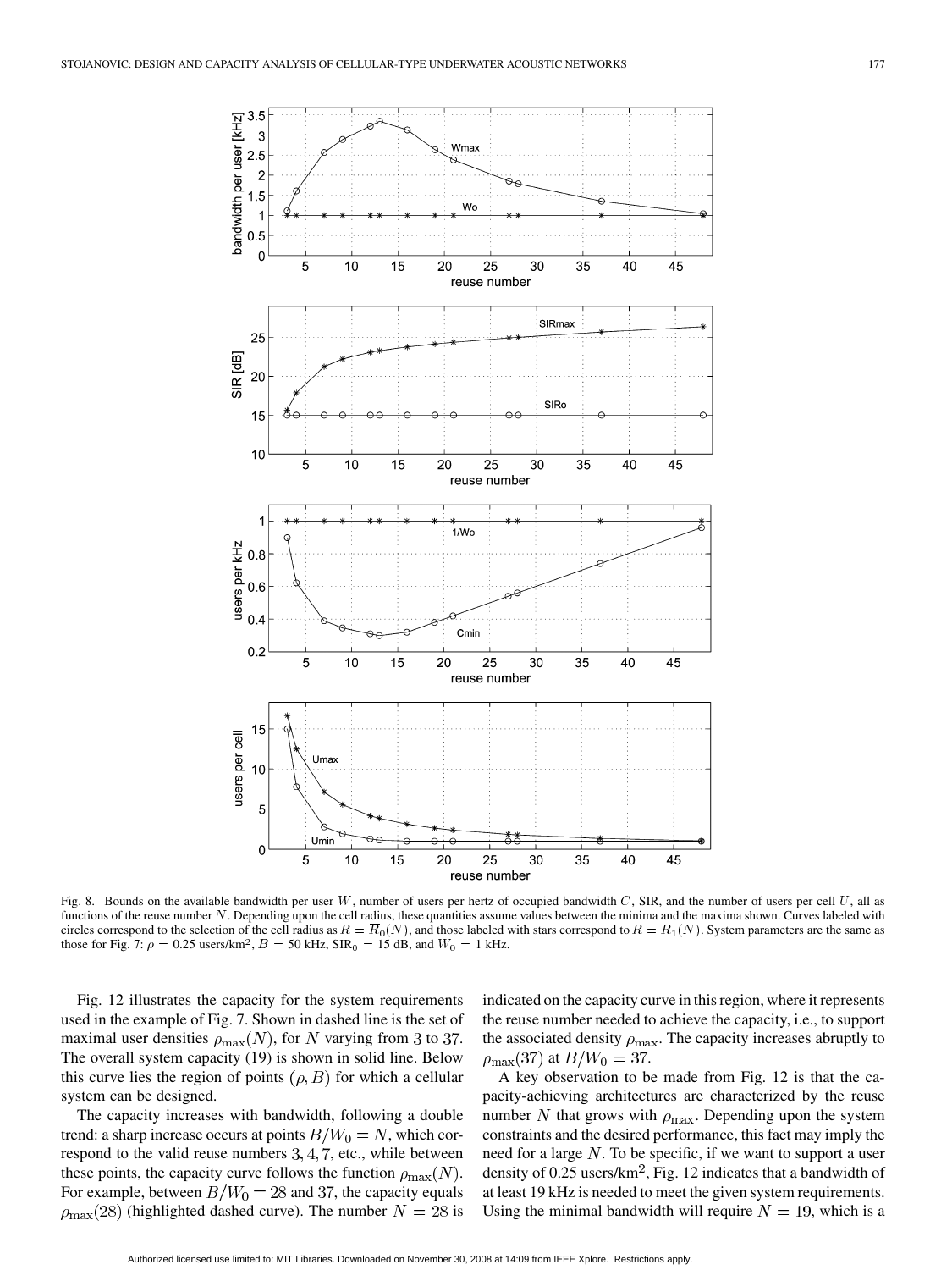

Fig. 9. (a) Region of acceptable  $(R, N)$  narrows for stricter system requirements  $(SIR_0, W_0)$  as compared to those of Fig. 7. (b) There are no solutions  $(R, N)$  that can accommodate these system requirements  $(SIR<sub>0</sub>, W<sub>0</sub>)$  for the specified  $(\rho, B)$ .

large, impractical number to use. However, this is not to say that  $N$  has to be as large as 19 to support this density. If a greater bandwidth is allocated, the same density can be supported at a lower  $N$ . For example, allocating 30 kHz of bandwidth allows the system to be designed with  $N$  as low as 7. This system may not be very efficient in terms of bandwidth utilization, because  $N = 7$  is the capacity-achieving architecture for much lower bandwidths. Nonetheless, it may provide an acceptable practical solution. If the system is constrained to a reuse number



Fig. 10.  $R_0(N)$  as a function of  $f_{\text{min}}$  for several values of B and SIR<sub>0</sub>.



Fig. 11. Maximal user density that can be supported given a fixed reuse number  $N$ . The system requirements  $(SIR_0, W_0)$ , the band-edge frequency  $f_{\min}$ , and several values of the bandwidth  $B$  are indicated in this figure.

no greater than 7, the user density will be limited by the conditional capacity  $\rho_{\text{max}}(7)$  (highlighted dashed curve). At  $B =$ 50 kHz, the capacity curves show that  $N = 3$  is the lowest N for which  $\rho_{\text{max}}(N) > 0.25$  users/km<sup>2</sup>; hence, the system can be designed with  $N$  as low as 3. This observation is in agreement with the analysis of Section II, where the same parameters  $(\rho, B)$  were used in the example of Fig. 7. If the desired user density increases to 0.5 users/km<sup>2</sup>, the lowest N that can support it within the same 50 kHz of bandwidth is 7.

The capacity shown in Fig. 12 corresponds to a predetermined set of system requirements  $(SIR_0, W_0)$ . For a different set of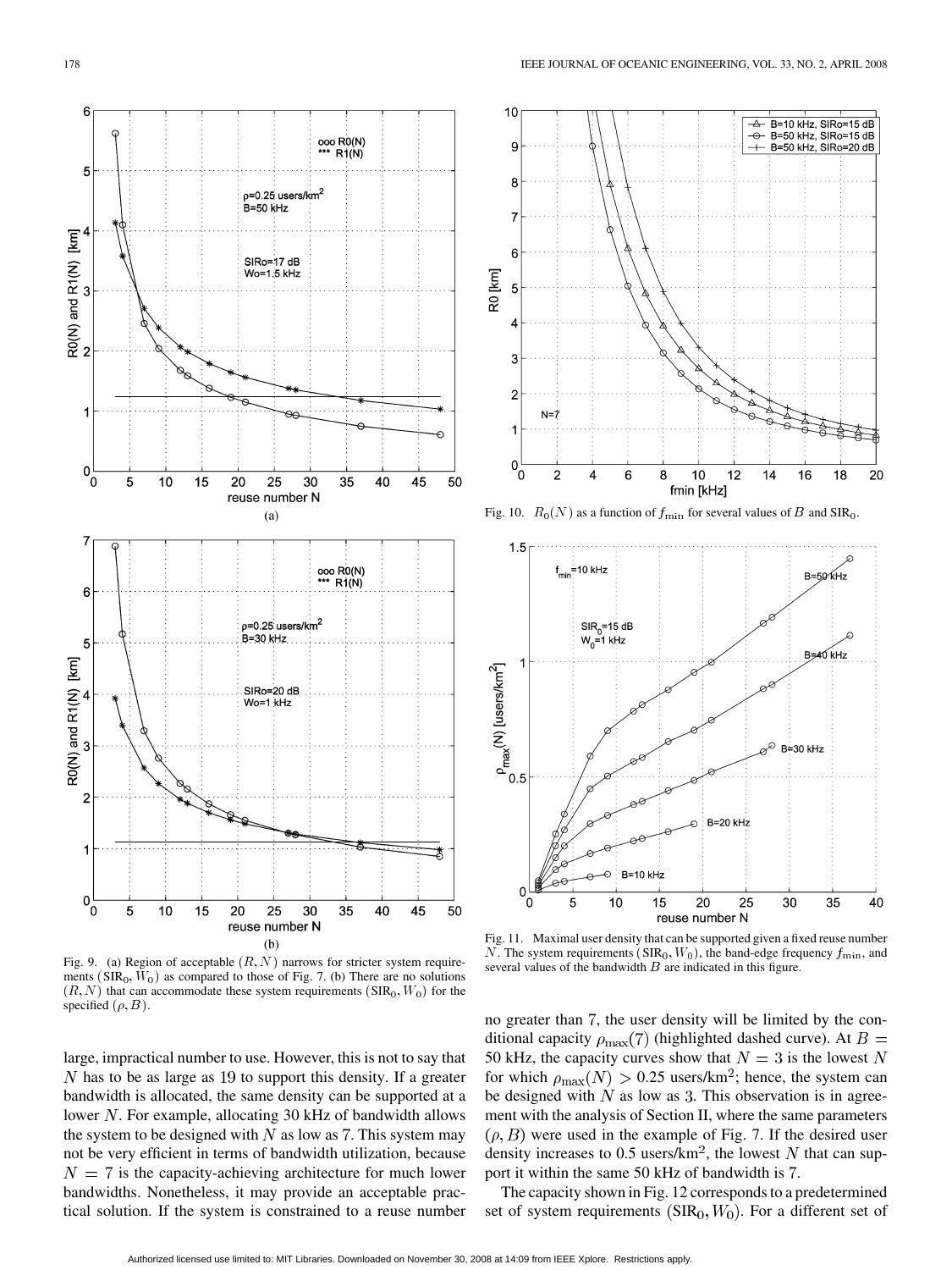

Fig. 12. Capacity of a cellular system: maximal user density  $\rho_{\text{max}}$  that can be supported for a given bandwidth  $B$ , while meeting the system requirements (SIR<sub>0</sub>,  $W_0$ ). Dashed curves represent the conditional capacities  $\rho_{\text{max}}(N)$ . The band-edge frequency  $f_{\min}$  is indicated in this figure.



Fig. 13. Capacity of a cellular system: maximal user density  $\rho_{\text{max}}$  that can be supported for a given bandwidth  $B$ , while meeting the system requirements (SIR<sub>0</sub>,  $W_0$ ). Dashed curves represent the conditional capacities  $\rho_{\text{max}}(N)$ . The band-edge frequency  $f_{\min}$  is indicated in this figure.

system requirements, this picture will change. Not surprisingly, imposing stricter requirements causes the capacity to decrease. For example, the capacity drops to less than half of that shown in Fig. 12 for  $SIR_0 = 17$  dB and  $W_0 = 1.5$  kHz (the system requirements specified in the example of Fig. 9).

In addition to being sensitive to  $(SIR_0, W_0)$ , the capacity depends on the band-edge frequency  $f_{\text{min}}$  [through  $R_0(N)$ ]. It is particularly interesting to observe the effect of changing  $f_{\text{min}}$  on the system capacity. Recall from Fig. 5 that the SIR improves as the operational bandwidth is moved to higher frequencies. This fact bears a significant impact on the system capacity as well. Fig. 13 shows the capacity region for the same system requirements as those of Fig. 12, but a different  $f_{\text{min}}$ . The total capacity is obviously much greater in this case. In the light of our example,  $\rho = 0.25$  users/km<sup>2</sup> can now be supported with  $B =$ 5 kHz and  $N = 4$  (which happens to be the capacity-achieving architecture for the requirements specified). The same density can also be supported with  $B = 7$  kHz and a reuse number of 3, 4, or 7. For a greater density  $\rho = 1$  user/km<sup>2</sup>, the design choices at  $B = 20$  kHz range between  $N = 3$  and 19. Note that with a band-edge frequency  $f_{\text{min}} = 10$  kHz, it is not possible to support 1 user/km<sup>2</sup> within 20 kHz of bandwidth—this ( $\rho$ , B) point lies above the capacity limit shown in Fig. 12.

The question that we must inevitably ask at this point is whether the improvement in capacity obtained by moving the operational bandwidth to higher frequencies comes at some price, such as increased transmission power. We address this question in the following section.

## IV. POWER AND BANDWIDTH ALLOCATION

Power and bandwidth allocation, which are already made difficult for a single, interference-free link due to the very nature of frequency-dependent path loss and the ensuing distance-dependent acoustic bandwidth [10], are further complicated in the presence of interference. Selection of  $f_{\text{min}}$  is intricately linked with transmission power requirements, which we recall from Section II-A to be responsible for ensuring sufficient SNR and justifying the system design based on SIR.

To illustrate the design choices in power allocation, let us consider an example. Let us assume that the system requirements are specified by  $SIR_0 = 15$  dB and  $W_0 = 1$  kHz, and that the available bandwidth is  $B = 20$  kHz. To keep the system practical, we want to use no more than  $N = 7$ . Given a desired user density, say  $\rho$  of about 1 users/km<sup>2</sup>, the capacity curves  $\rho_{\text{max}}(7)$ can be used to find  $f_{\rm min}$  that will meet our requirements. For the example considered, let us use  $f_{\text{min}} = 20$  kHz.

Once the frequency  $f_{\text{min}}$  has been chosen, we can determine the minimal radius  $R_0(N)$  that meets the SIR requirement (4). Using the expression (14), we can then choose the cell radius. Let us settle for  $R = 1$  km.

Up to this point, our design was based on the SIR criterion which implicitly assumes that noise is negligible with respect to the signal. This assumption must now be justified through proper selection of the transmission power.

To be precise, let us denote by  $SINR_n(f_{\text{min}}, P_{T_n})$  the SINR for the *n*th cell, which operates using transmission power  $P_{T_n}$ , in the frequency band  $[f_n, f_n+B/N]$ , where  $f_n = f_{\min}+(n-1)$  $B/N$ , and  $n = 1, \ldots N$ . Using the power spectral density  $N(f)$ of the ambient noise as in  $[10]$ , the noise power in the *n*th frequency band is evaluated as

$$
Z_n(f_{\min}) = \int_{f_n}^{f_n + B/N} N(f) df.
$$
 (20)

The corresponding SINR is given by

$$
SINR_n(f_{\min}, P_{T_n}) = \frac{S_n R^{-k} I_n(R)}{Z_n + 6S_n(QR)^{-k} I_n(QR)}
$$
(21)

where  $S_n = P_{T_n}/(B/N)$  and  $I_n(x)$  is computed using (5) with the integration bounds adjusted for the  $n$ th frequency band.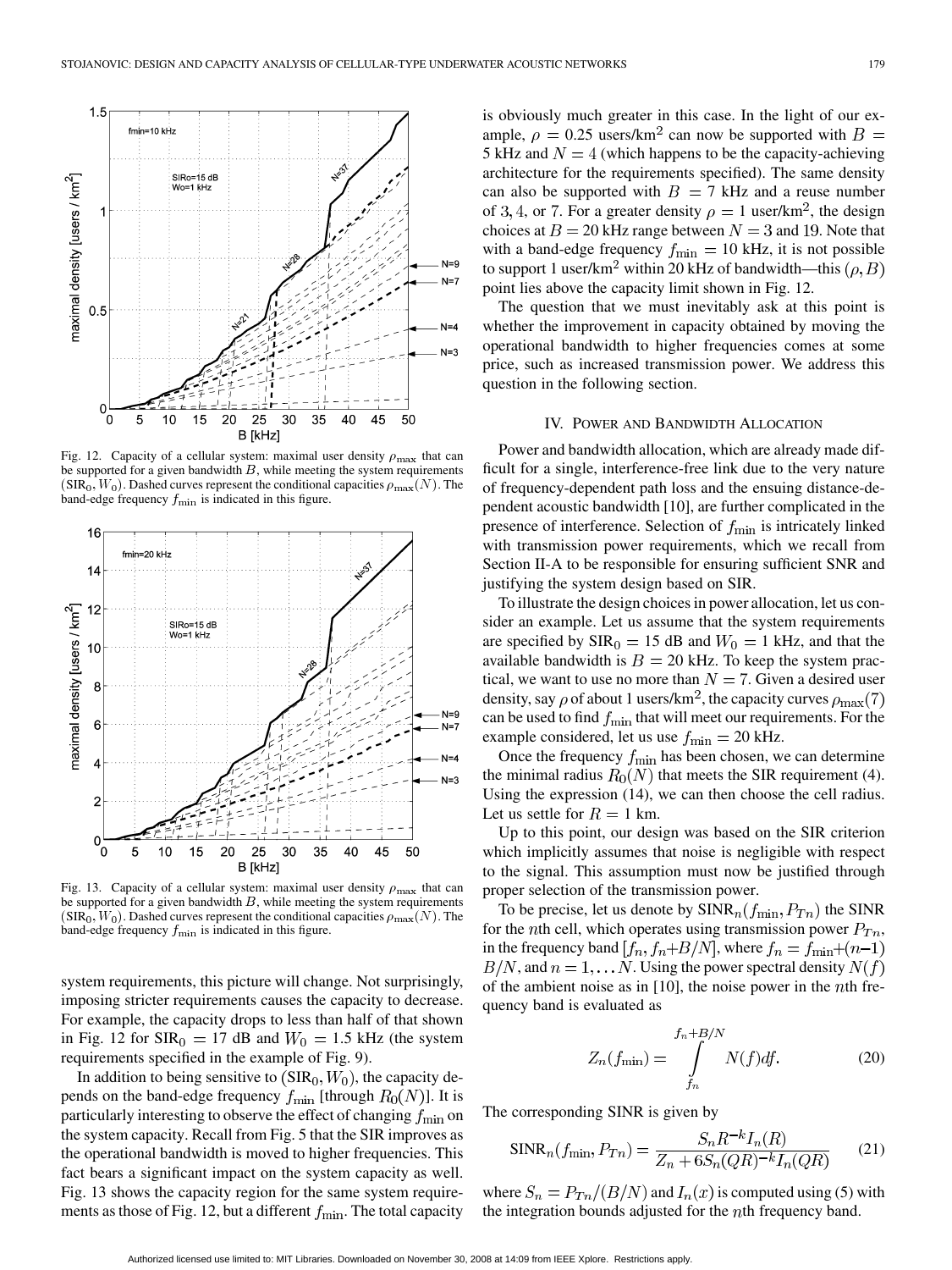Fig. 14. Determining the minimal transmission power needed to support the SIR-based design.

We now want to find the minimal transmission power  $P_{Tnmin}$ , for which SINR<sub>n</sub>  $\approx$  SIR<sub>n</sub>,  $\forall n$ . Specifically, let us say that the minimal power is that for which the SINR deviates no more than 1 dB (or some other level) from the SIR at the chosen frequency  $f_{\text{min}}$ . To illustrate the process, we will refer to Fig. 14.

When the transmission power is equal for all cells,  $P_{Tn} = P_T$ , we have that  $\text{SINR}_n(f_{\text{min}}, P_T) = \text{SINR}_1(f_{\text{min}} + P_T)$  $(n-1)B/N$ ,  $P_T$ ). In other words, the SINR curve for the *n*th cell is obtained simply by shifting the SINR curve for the lowest band cell. The same is true for the SIR curves (regardless of the transmission power). The transmission power  $P_{T_{\text{min}}}$ must be determined so as to ensure that at  $f_{\text{min}} = 20$  kHz, the 1-dB deviation is met for the highest band. The design assumption  $SINR_n(f_{min}, P_{Tmin}) \approx SIR_n(f_{min})$  will then be justified for all the lower bands  $n < N$  as well. This fact is illustrated by the curves labeled  $SINR_N(f_{\text{min}}, P_{TN\text{min}})$  and  $SINR_1(f_{\text{min}}, P_{TN\text{min}})$ . Hence, the minimal power in this case is  $P_{T\text{min}} = P_{T\text{Nmin}}$  (which is evaluated to be 130 dB re 1  $\mu$ Pa @ 1 m, in this example).

Equal power allocation, however, may not be an efficient choice. In particular, a cell operating in a lower band requires less power to meet the 1-dB SINR deviation rule than does a cell operating in a higher band. Since minimal power is dictated by the highest band in the equal power allocation policy, lower bands are using more power than necessary. The overall system resources are thus wasted. A more efficient power utilization can be achieved if different cells are allowed to use different transmission powers  $P_{T_n}$ . In this case, each cell's transmission power must be determined as the minimum needed to satisfy the 1-dB deviation rule at the chosen  $f_{\text{min}}$ . Power selection for the lowest frequency band is illustrated by the curve labeled  $SINR_1(f_{\text{min}}, P_{T1\text{min}})$ . The power  $P_{T1\text{min}}$  is 30 dB less than  $P_{T N min}$ , the power that would have been consumed by the

frequency  $f_{\rm min}$ . Solid power curves in the lower plot correspond to cell radius  $R = R_0$ , while dashed curves correspond to fixed cell radius  $R = 1$  km.  $SIR_0 = 15$  dB,  $W_0 = 20$  kHz,  $\rho = 1$  user/km<sup>2</sup>, and  $N = 7$ .

lowest band cell under the equal power allocation policy. The overall savings in power obtained through nonuniform allocation are thus considerable.

In summary, Fig. 15 illustrates the minimal power as a function of the band-edge frequency  $f_{\text{min}}$ . The power is computed as

$$
P_{Tn\min} = \xi \frac{B}{N} \frac{Z_n(f_{\min})}{6(QR)^{-k} I_n(QR)}\tag{22}
$$

where  $\xi$  is a scale factor corresponding to the 1-dB deviation.

Two cases are considered in this figure. In the first case, the cell radius is fixed to  $R = 1$  km. The minimal transmission power in this case is shown by the dashed curves for  $P_{T1\text{min}}$ and  $P_{T N min}$ . Although the SIR improves with increasing  $f_{min}$ , the absolute level of the signal at the distance  $R$  decreases, requiring more power to make up for the loss in the SNR. Hence, the power needed to ensure the desired SINR  $\approx$  SIR increases with  $f_{\text{min}}$ . In the second case, the cell radius is computed as  $R = R_0(N)$  for each  $f_{\text{min}}$ , and this value is used to determine the signal power. The minimal transmission power corresponding to this case is shown in solid curves. It may be somewhat surprising to see that the power now *decreases* with frequency. This behavior is explained by the simultaneous effect that  $f_{\text{min}}$  has on the signal power and on the transmission distance: an increase in frequency requires an increase in transmission power required to span the same distance; however, it also allows a reduction in the cell size. The radius  $R_0(N)$  is shown in the upper plot as a function of  $f_{\text{min}}$  (along with  $R_1(N)$ ) and  $1/\sqrt{\alpha\rho}$ , which are independent of  $f_{\text{min}}$ ). The savings in power that result from transmission over a shorter distance outweigh the expenses required to transmit at higher frequencies, leading to the overall decrease of  $P_{Tnmin}$  with  $f_{min}$ . This fact further speaks in favor of using higher frequency bands.

There is, of course, a limit to increasing the band-edge frequency, not only in that the cell size cannot be shrunk indefinitely, but also from the practical viewpoint of transducer design and adjacent channel interference. However, moving the operational bandwidth to higher frequencies within the practical